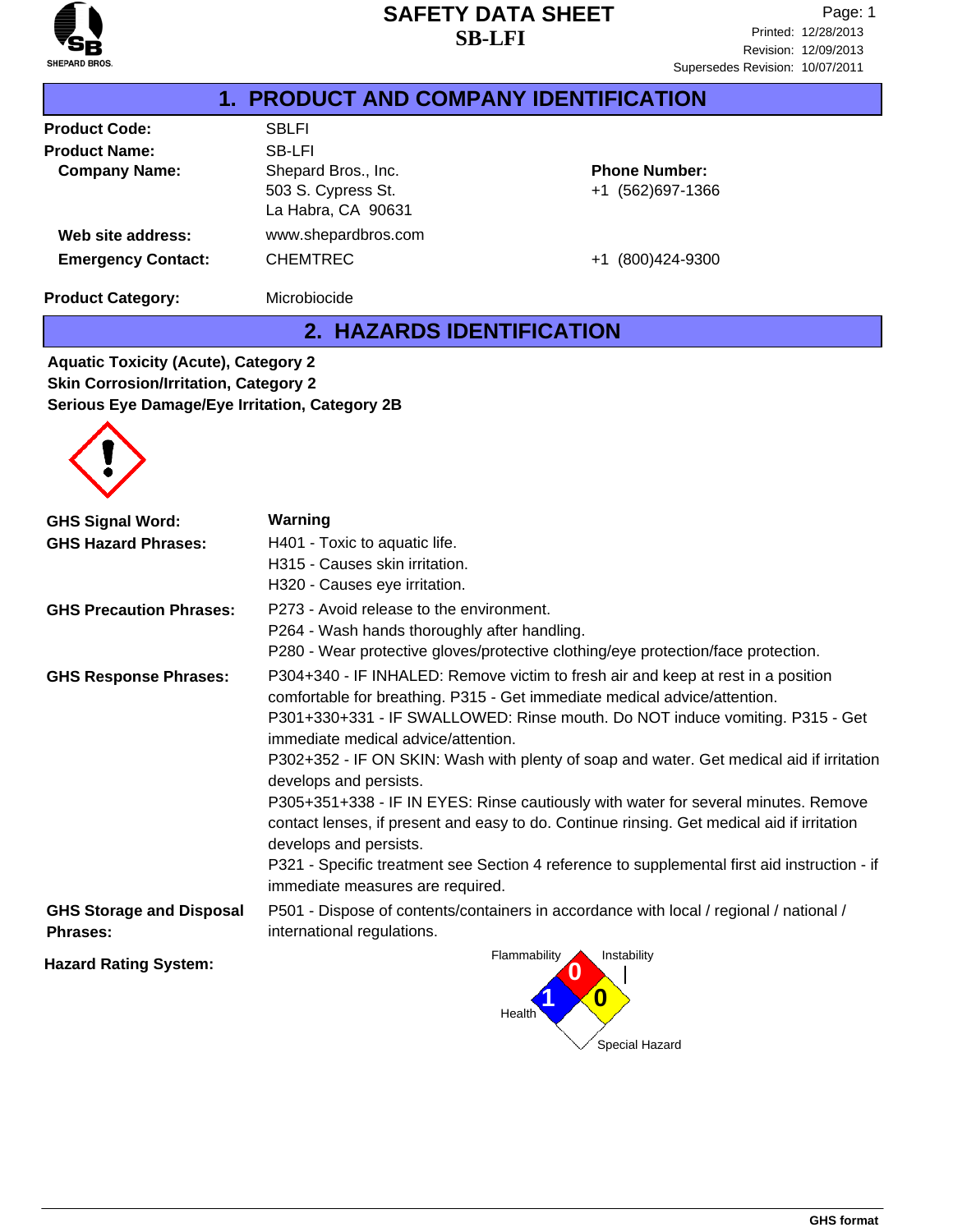| <b>SHEPARD BROS.</b> |
|----------------------|

| <b>Potential Health Effects</b><br>(Acute and Chronic): |                                                                                                                                                                                                                                                                                              |  |  |
|---------------------------------------------------------|----------------------------------------------------------------------------------------------------------------------------------------------------------------------------------------------------------------------------------------------------------------------------------------------|--|--|
| Inhalation:                                             | Mists may cause mild irritation of the upper respiratory tract. May cause nausea. May<br>cause dizziness.                                                                                                                                                                                    |  |  |
| <b>Skin Contact:</b>                                    | May cause skin irritation.                                                                                                                                                                                                                                                                   |  |  |
| <b>Eye Contact:</b>                                     | May cause eye irritation. May cause stinging, tearing, redness, and swelling.                                                                                                                                                                                                                |  |  |
| Ingestion:                                              | May cause gastrointestinal irritation with nausea, vomiting and diarrhea.                                                                                                                                                                                                                    |  |  |
|                                                         | <b>3. COMPOSITION/INFORMATION ON INGREDIENTS</b>                                                                                                                                                                                                                                             |  |  |
| CAS#                                                    | <b>Hazardous Components (Chemical Name)</b><br><b>Concentration</b>                                                                                                                                                                                                                          |  |  |
| lodine<br>7553-56-2                                     | $1.00 - 5.00 %$                                                                                                                                                                                                                                                                              |  |  |
|                                                         | <b>4. FIRST AID MEASURES</b>                                                                                                                                                                                                                                                                 |  |  |
| <b>Emergency and First Aid</b><br><b>Procedures:</b>    |                                                                                                                                                                                                                                                                                              |  |  |
| In Case of Inhalation:                                  | Remove from exposure and move to fresh air immediately. If breathing is difficult, give<br>oxygen. If breathing has ceased apply artificial respiration using oxygen and a suitable<br>mechanical device such as a bag and a mask. Get immediate medical advice/attention.                   |  |  |
| In Case of Skin Contact:                                | Flush skin with plenty of water for at least 15 minutes while removing contaminated<br>clothing and shoes. Gently wash with plenty of soap and water. Wash contaminated<br>clothing separately before reuse. Get medical aid if irritation develops and persists.                            |  |  |
| In Case of Eye Contact:                                 | Flush eyes with plenty of water for at least 15 minutes, occasionally lifting the upper and<br>lower eyelids. Remove contact lenses, if present and easy to do after 5 minutes and<br>continue rinsing for an additional 15 minutes. Get medical aid if irritation develops and<br>persists. |  |  |
| In Case of Ingestion:                                   | Do NOT induce vomiting. If victim is conscious and alert, give 2-4 cupfuls of milk or<br>water. Never give anything by mouth to an unconscious person. Get immediate medical<br>advice/attention.                                                                                            |  |  |
| <b>Note to Physician:</b>                               | Treat symptomatically and supportively. Show this safety data sheet to the doctor in<br>attendance.                                                                                                                                                                                          |  |  |
|                                                         | <b>5. FIRE FIGHTING MEASURES</b>                                                                                                                                                                                                                                                             |  |  |
| <b>Flash Pt:</b>                                        | NA Method Used: Not Applicable                                                                                                                                                                                                                                                               |  |  |
| <b>Explosive Limits:</b>                                | LEL: No data.<br>UEL: No data.                                                                                                                                                                                                                                                               |  |  |
| <b>Autoignition Pt:</b>                                 | <b>NA</b>                                                                                                                                                                                                                                                                                    |  |  |
|                                                         | Suitable Extinguishing Media: Foam, CO2, water fog, sand/earth.                                                                                                                                                                                                                              |  |  |
| <b>Fire Fighting Instructions:</b>                      | As in any fire, wear a self-contained breathing apparatus in pressure-demand,<br>MSHA/NIOSH approved (or equivalent), and full protective gear.                                                                                                                                              |  |  |
| <b>Flammable Properties and</b><br>Hazards:             | High temperatures and fire conditions can result in the formation of carbon monoxide<br>and carbon dioxide, iodine vapors, Hydrogen iodide.                                                                                                                                                  |  |  |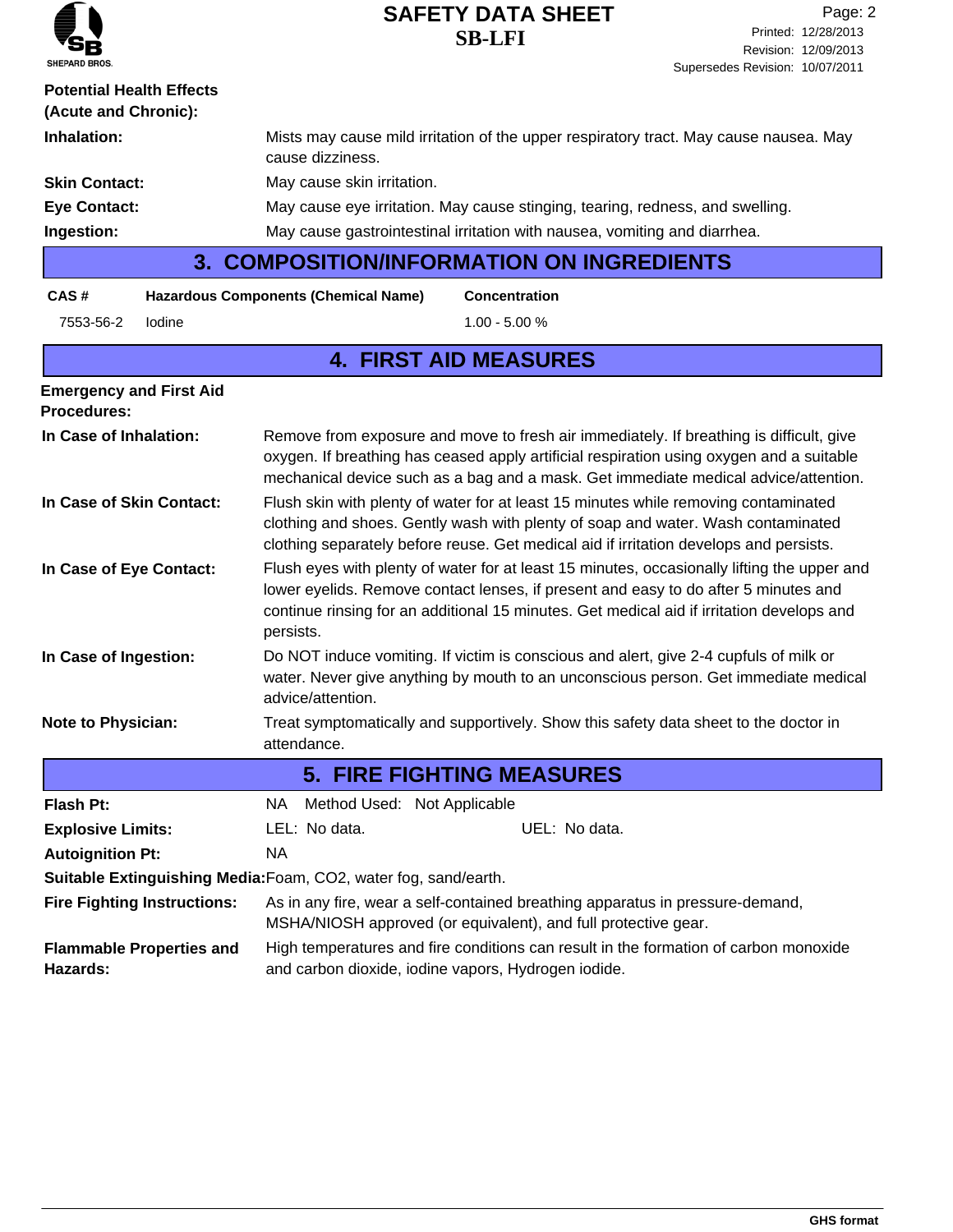

| <b>6. ACCIDENTAL RELEASE MEASURES</b>                                                             |                                                                                                                                                                                                                                                                                                                                                                                  |  |  |  |
|---------------------------------------------------------------------------------------------------|----------------------------------------------------------------------------------------------------------------------------------------------------------------------------------------------------------------------------------------------------------------------------------------------------------------------------------------------------------------------------------|--|--|--|
| <b>Protective Precautions,</b><br><b>Protective Equipment and</b><br><b>Emergency Procedures:</b> | Use proper personal protective equipment as indicated in Section 8.                                                                                                                                                                                                                                                                                                              |  |  |  |
| <b>Environmental Precautions:</b>                                                                 | Do not let product enter drains, sewers, watersheds or water systems.                                                                                                                                                                                                                                                                                                            |  |  |  |
| <b>Steps To Be Taken In Case</b><br><b>Material Is Released Or</b><br>Spilled:                    | Provide ventilation. Isolate hazard area. Keep unnecessary and unprotected personnel<br>from entering. ELIMINATE all ignition sources (no smoking, flares, sparks or flames in<br>immediate area). Contain spill using an inert diking material. Transfer material into an<br>approved container for possible recovery and reuse or for disposal. Floors may become<br>slippery. |  |  |  |
| <b>7. HANDLING AND STORAGE</b>                                                                    |                                                                                                                                                                                                                                                                                                                                                                                  |  |  |  |
|                                                                                                   |                                                                                                                                                                                                                                                                                                                                                                                  |  |  |  |
| <b>Precautions To Be Taken in</b><br>Handling:                                                    | Use as directed. Avoid contact with skin and eyes. Wash thoroughly after handling.<br>Wash hands before eating. Remove contaminated clothing and wash before reuse.                                                                                                                                                                                                              |  |  |  |
| <b>Precautions To Be Taken in</b><br>Storing:                                                     | Store in a cool, dry, well-ventilated area away from incompatible substances. Keep away<br>from heat, sparks and flame. Do not store in direct sunlight. Store in a tightly closed<br>container. Keep container closed when not in use. Protect containers against damage.                                                                                                       |  |  |  |

# **8. EXPOSURE CONTROLS/PERSONAL PROTECTION**

| CAS#                                                                                                                                                                                                                                                                      | <b>Partial Chemical Name</b> |                                                                                                                                                                                                                                           | <b>OSHA TWA</b>                                                        | <b>ACGIH TWA</b>                | <b>Other Limits</b> |
|---------------------------------------------------------------------------------------------------------------------------------------------------------------------------------------------------------------------------------------------------------------------------|------------------------------|-------------------------------------------------------------------------------------------------------------------------------------------------------------------------------------------------------------------------------------------|------------------------------------------------------------------------|---------------------------------|---------------------|
| 7553-56-2                                                                                                                                                                                                                                                                 | lodine                       |                                                                                                                                                                                                                                           | PEL: 1 mg/m3<br>CEIL: 0.1 ppm                                          | TLV: 0.1 ppm<br>$CELL: 0.1$ ppm | No data.            |
| <b>Respiratory Equipment</b><br>(Specify Type):                                                                                                                                                                                                                           |                              | Avoid breathing vapors and mists. If ventilation is not sufficient to effectively prevent<br>buildup of vapors or mists and the exposure limit is exceeded, use a NIOSH/MSHA<br>approved respirator. NIOSH/MSHA organic vapor respirator. |                                                                        |                                 |                     |
| <b>Eye Protection:</b>                                                                                                                                                                                                                                                    |                              | Wear safety glasses with side shields or chemical splash goggles. A full-face shield is<br>recommended where there is a potential for eye contact.                                                                                        |                                                                        |                                 |                     |
| <b>Protective Gloves:</b>                                                                                                                                                                                                                                                 |                              | Wear appropriate gloves to prevent skin exposure. Rubber or neoprene gloves.                                                                                                                                                              |                                                                        |                                 |                     |
| <b>Other Protective Clothing:</b>                                                                                                                                                                                                                                         |                              | Wear appropriate protective clothing to prevent skin exposure. Chemical resistant apron.<br>Rubber or neoprene boots.                                                                                                                     |                                                                        |                                 |                     |
| Ensure adequate ventilation. Local exhaust is suggested for use in enclosed or confined<br><b>Engineering Controls</b><br>areas. Facilities storing or utilizing this material should be equipped with an eyewash<br>(Ventilation etc.):<br>facility and a safety shower. |                              |                                                                                                                                                                                                                                           |                                                                        |                                 |                     |
| <b>Practices:</b>                                                                                                                                                                                                                                                         | Work/Hygienic/Maintenance    |                                                                                                                                                                                                                                           | Handle in accordance with good industrial hygiene and safety practice. |                                 |                     |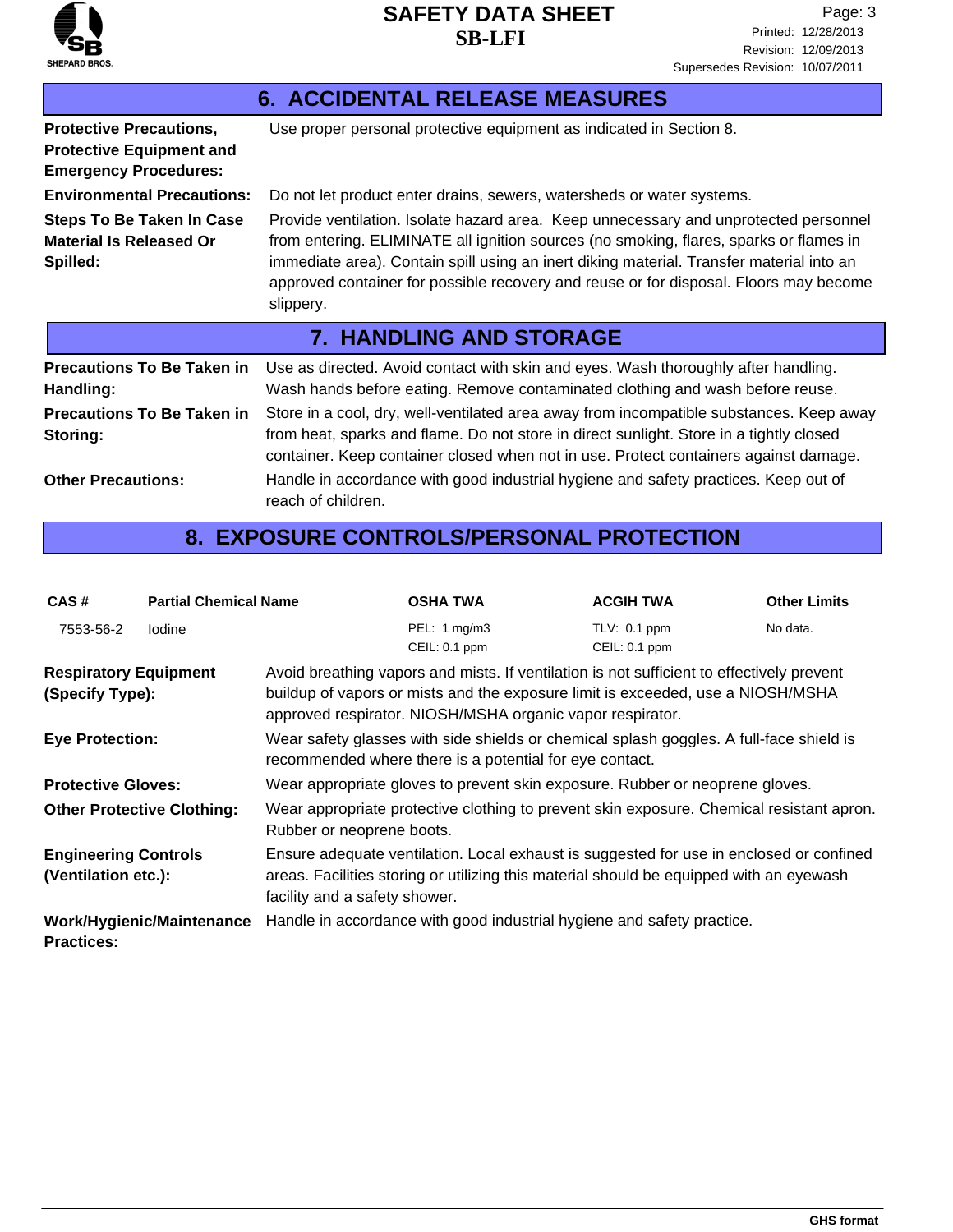

# **9. PHYSICAL AND CHEMICAL PROPERTIES**

| <b>Appearance and Odor:</b><br>Odor: Odorless.<br>32.0 F (0 C)<br><b>Freezing Point:</b><br>ΝA<br><b>Boiling Point:</b><br><b>Decomposition Temperature: NA</b> | Appearance: Dark brown. Liquid.                                                                                                             |
|-----------------------------------------------------------------------------------------------------------------------------------------------------------------|---------------------------------------------------------------------------------------------------------------------------------------------|
|                                                                                                                                                                 |                                                                                                                                             |
|                                                                                                                                                                 |                                                                                                                                             |
|                                                                                                                                                                 |                                                                                                                                             |
|                                                                                                                                                                 |                                                                                                                                             |
|                                                                                                                                                                 |                                                                                                                                             |
| ΝA<br><b>Autoignition Pt:</b>                                                                                                                                   |                                                                                                                                             |
| <b>Flash Pt:</b><br>ΝA                                                                                                                                          | Method Used: Not Applicable                                                                                                                 |
| LEL: No data.<br><b>Explosive Limits:</b>                                                                                                                       | UEL: No data.                                                                                                                               |
| 1.03<br>Specific Gravity (Water = 1):                                                                                                                           |                                                                                                                                             |
| 8.6 LB/GA<br><b>Density:</b>                                                                                                                                    |                                                                                                                                             |
| <b>Bulk density:</b><br>NA                                                                                                                                      |                                                                                                                                             |
| ΝA<br>Vapor Pressure (vs. Air or                                                                                                                                |                                                                                                                                             |
| mm Hg):                                                                                                                                                         |                                                                                                                                             |
| Vapor Density (vs. $Air = 1$ ):<br>ΝA                                                                                                                           |                                                                                                                                             |
| <b>NA</b><br><b>Evaporation Rate:</b>                                                                                                                           |                                                                                                                                             |
| <b>Solubility in Water:</b><br>Complete                                                                                                                         |                                                                                                                                             |
| NA<br><b>Saturated Vapor</b>                                                                                                                                    |                                                                                                                                             |
| <b>Concentration:</b>                                                                                                                                           |                                                                                                                                             |
| <b>NA</b><br><b>Viscosity:</b>                                                                                                                                  |                                                                                                                                             |
| 1.5<br>pH:                                                                                                                                                      |                                                                                                                                             |
| <b>NA</b><br><b>Percent Volatile:</b>                                                                                                                           |                                                                                                                                             |
| <b>NA</b><br>VOC / Volume:                                                                                                                                      |                                                                                                                                             |
| ΝA<br><b>Particle Size:</b>                                                                                                                                     |                                                                                                                                             |
| <b>NA</b><br><b>Heat Value:</b>                                                                                                                                 |                                                                                                                                             |
| <b>NA</b><br><b>Corrosion Rate:</b>                                                                                                                             |                                                                                                                                             |
|                                                                                                                                                                 | <b>10. STABILITY AND REACTIVITY</b>                                                                                                         |
| <b>Reactivity:</b>                                                                                                                                              | High temperatures and fire conditions can result in the formation of carbon monoxide<br>and carbon dioxide, iodine vapors, Hydrogen iodide. |
| Unstable [ ]<br>Stability:                                                                                                                                      | Stable $[X]$                                                                                                                                |
| <b>Conditions To Avoid -</b>                                                                                                                                    | High temperatures, Incompatible materials.                                                                                                  |
| Instability:                                                                                                                                                    |                                                                                                                                             |
| <b>Incompatibility - Materials To</b> Strong reducing agents, Alkalis, Chlorinated products.<br>Avoid:                                                          |                                                                                                                                             |

Hazardous Decomposition Or High temperatures and fire conditions can result in the formation of carbon monoxide and carbon dioxide, iodine vapors, Hydrogen iodide. **Byproducts: Possibility of Hazardous** Will occur [ ] Will not occur [ X ] **Reactions: Conditions To Avoid -** No data available.

**Hazardous Reactions:**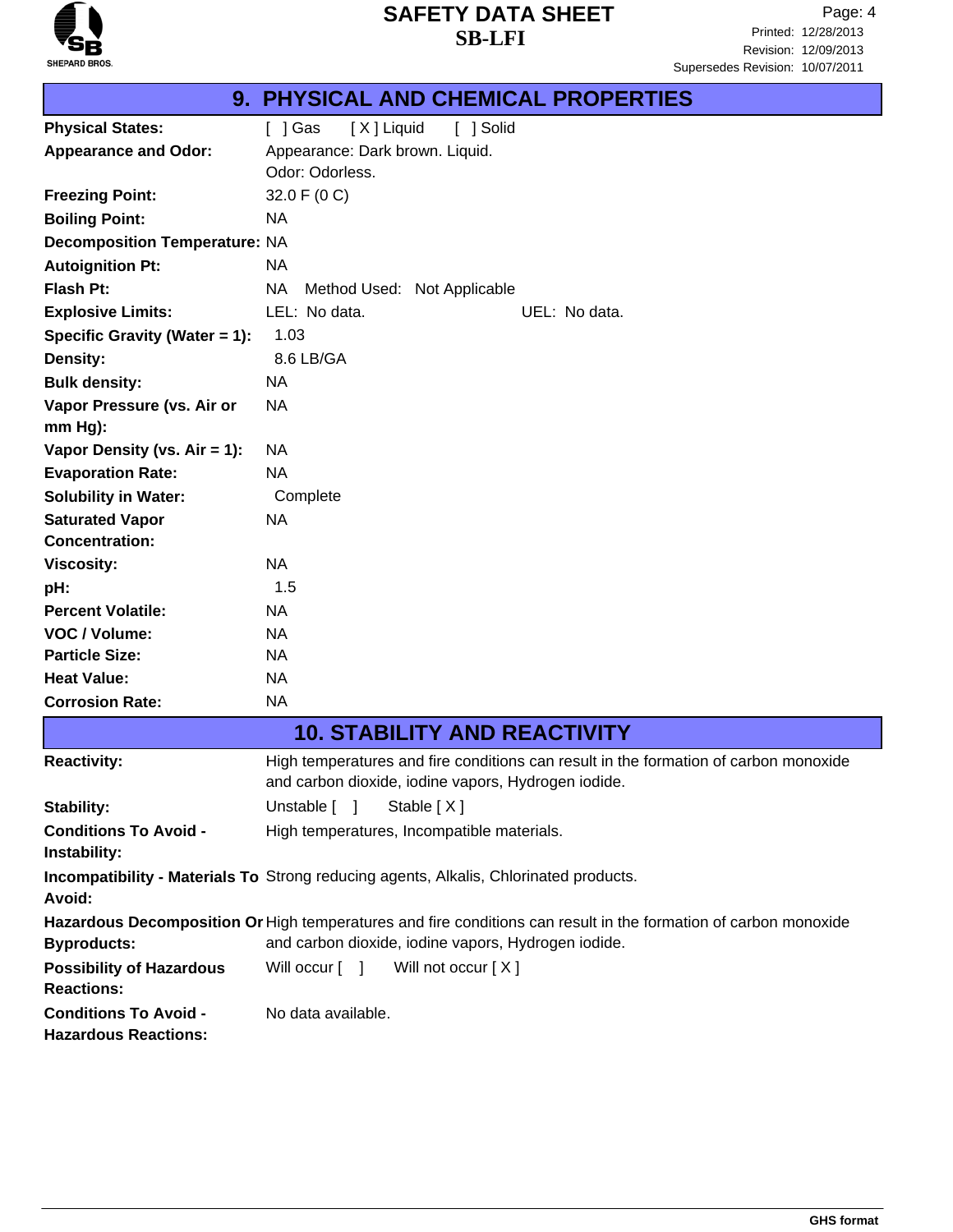

Revision: 12/09/2013 Printed: 12/28/2013 Page: 5 Supersedes Revision: 10/07/2011

| <b>11. TOXICOLOGICAL INFORMATION</b>                              |                                                                                                                                                                                                                                                                                                                                                                                                                                                                                                                                                                                                                                                                                                                                                                                                                                                                                                                                                                                                                                                                                                                                                                                                                   |  |  |  |  |
|-------------------------------------------------------------------|-------------------------------------------------------------------------------------------------------------------------------------------------------------------------------------------------------------------------------------------------------------------------------------------------------------------------------------------------------------------------------------------------------------------------------------------------------------------------------------------------------------------------------------------------------------------------------------------------------------------------------------------------------------------------------------------------------------------------------------------------------------------------------------------------------------------------------------------------------------------------------------------------------------------------------------------------------------------------------------------------------------------------------------------------------------------------------------------------------------------------------------------------------------------------------------------------------------------|--|--|--|--|
| <b>Toxicological Information:</b><br><b>Carcinogenicity/Other</b> | Epidemiology: No data available.<br>Reproductive Effects: Reproductive effects have been reported in animals.<br>Teratogenicity: There are many reported cases of women taking iodine-containing drugs<br>during pregnancy and having newborns with congenital goiter, a potentially<br>life-threatening condition for the fetus or infant.<br>Mutagenicity: No information found.<br>Neurotoxicity: No data available.<br><b>Other Studies: Iodine</b><br>LD50, Oral: 1400 mg/kg<br>LC50, Inhalation: 137 ppm.<br>CAS# 7553-56-2: Not listed by ACGIH, IARC, NTP, or CA Prop 65.                                                                                                                                                                                                                                                                                                                                                                                                                                                                                                                                                                                                                                 |  |  |  |  |
| Information:<br><b>Carcinogenicity:</b>                           | NTP? No<br>IARC Monographs? No<br><b>OSHA Regulated? No</b>                                                                                                                                                                                                                                                                                                                                                                                                                                                                                                                                                                                                                                                                                                                                                                                                                                                                                                                                                                                                                                                                                                                                                       |  |  |  |  |
|                                                                   | <b>12. ECOLOGICAL INFORMATION</b>                                                                                                                                                                                                                                                                                                                                                                                                                                                                                                                                                                                                                                                                                                                                                                                                                                                                                                                                                                                                                                                                                                                                                                                 |  |  |  |  |
| <b>General Ecological</b><br>Information:                         | EPA Registration Number: 4959-18-50600 This chemical is a pesticide product<br>registered by the United States Environmental Protection Agency and is subject to<br>certain labeling requirements under federal pesticide law. These requirements differ from<br>the classification criteria and hazard information required for safety data sheets (SDS),<br>and for workplace labels of non-pesticide chemicals. The hazard information required on<br>the pesticide label is reproduced below. The pesticide label also includes other important<br>information, including directions for use.<br>This pesticide is toxic to fish and aquatic organisms. Do not discharge effluent containing<br>this product into lakes, streams, ponds, estuaries, oceans or other waters unless in<br>accordance with the requirements of a National Pollutant Discharge Elimination System<br>(NPDES) permit and the permitting authority has been notified in writing prior to<br>discharge. Do not discharge effluent containing this product to sewer systems without<br>previously notifying the local sewage treatment plant authority. For guidance contact<br>your State Water Board or Regional Office of the EPA. |  |  |  |  |
| <b>Results of PBT and vPvB</b><br>assessment:                     | Other Studies: CAS# 7553-56-2:<br>LC50, Rainbow trout (Oncorhynchus mykiss), fry, 530 ug/L, 96H, Mortality<br>LC50, Water Flea (Daphnia magna), 160 ug/L, 48H, Mortality.                                                                                                                                                                                                                                                                                                                                                                                                                                                                                                                                                                                                                                                                                                                                                                                                                                                                                                                                                                                                                                         |  |  |  |  |
| <b>13. DISPOSAL CONSIDERATIONS</b>                                |                                                                                                                                                                                                                                                                                                                                                                                                                                                                                                                                                                                                                                                                                                                                                                                                                                                                                                                                                                                                                                                                                                                                                                                                                   |  |  |  |  |
| <b>Waste Disposal Method:</b>                                     | Chemical waste generators must determine whether a discarded chemical is classified<br>as a hazardous waste. US EPA guidelines for the classification determination are listed<br>in 40 CFR Parts 261. Additionally, waste generators must consult state and local<br>hazardous waste regulations to ensure complete and accurate classification. Observe all<br>federal, state, and local environmental regulations.<br>RCRA P-Series: None listed.<br>RCRA U-Series: None listed.                                                                                                                                                                                                                                                                                                                                                                                                                                                                                                                                                                                                                                                                                                                               |  |  |  |  |